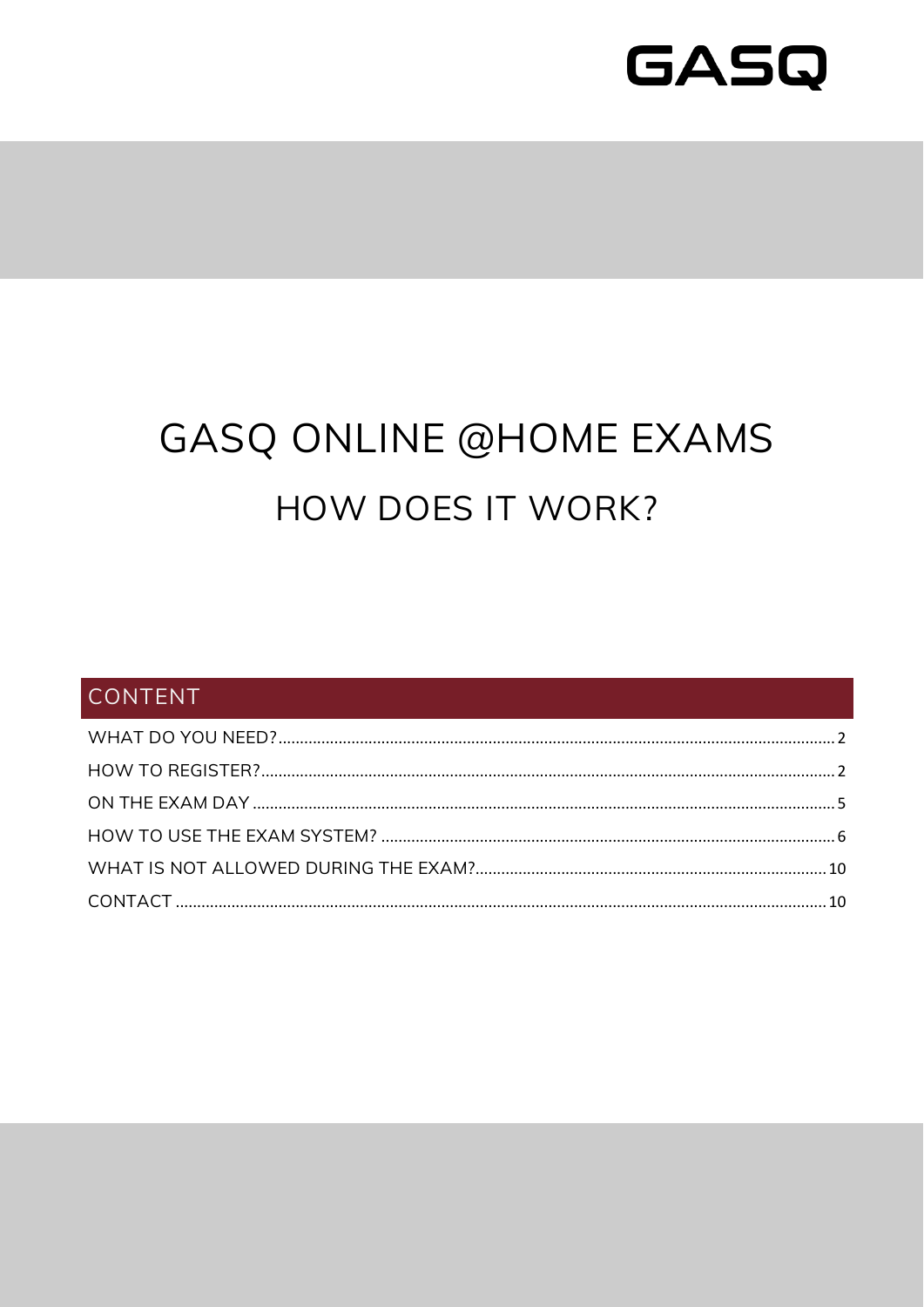# 5AS

## <span id="page-1-0"></span>WHAT DO YOU NEED?



#### $\checkmark$  Desktop or laptop with a webcam and microphone

To take exam, you will need a computer as the chrome's plug-in required to share your screen is only compatible with a laptop or a desktop.

Your laptop or desktop must be equipped with a webcam and a microphone.



#### Google Chrome browser needs to be installed

No installation of unnecessary software in your computer, but we are asking you to use Google Chrome so you can run the screen sharing extension on the most updated version. Please make sure that you have the administrator rights in order to add the extension to your browser.



#### Photo ID

Before starting the exam, you need to identify yourself with your student card, passport, ID card, or a driver's license that has your name and photo on it. You can cover the private information such as student number.



#### Tablet or smartphone with a camera

You might be required to use the camera of your smartphone. We will let you know whether this is applicable. You'll need to download our app (34MB) which is compatible with any Android 4.1 or higher and iOS (Apple) 8.0 or higher.



#### Stable internet connection

In order to run the exam without any problems, you need to have a steady internet connection (Wi-Fi will be required for mobile streaming) with a minimum upload speed of 1MB/sec.

### <span id="page-1-1"></span>HOW TO REGISTER?

1. You book your exam on our website. During the booking, you need to indicate the exact day and time of the exam.

Please be aware that you should be able to take the exam at this time, otherwise your access to the exam will expire. The fees will not be refunded!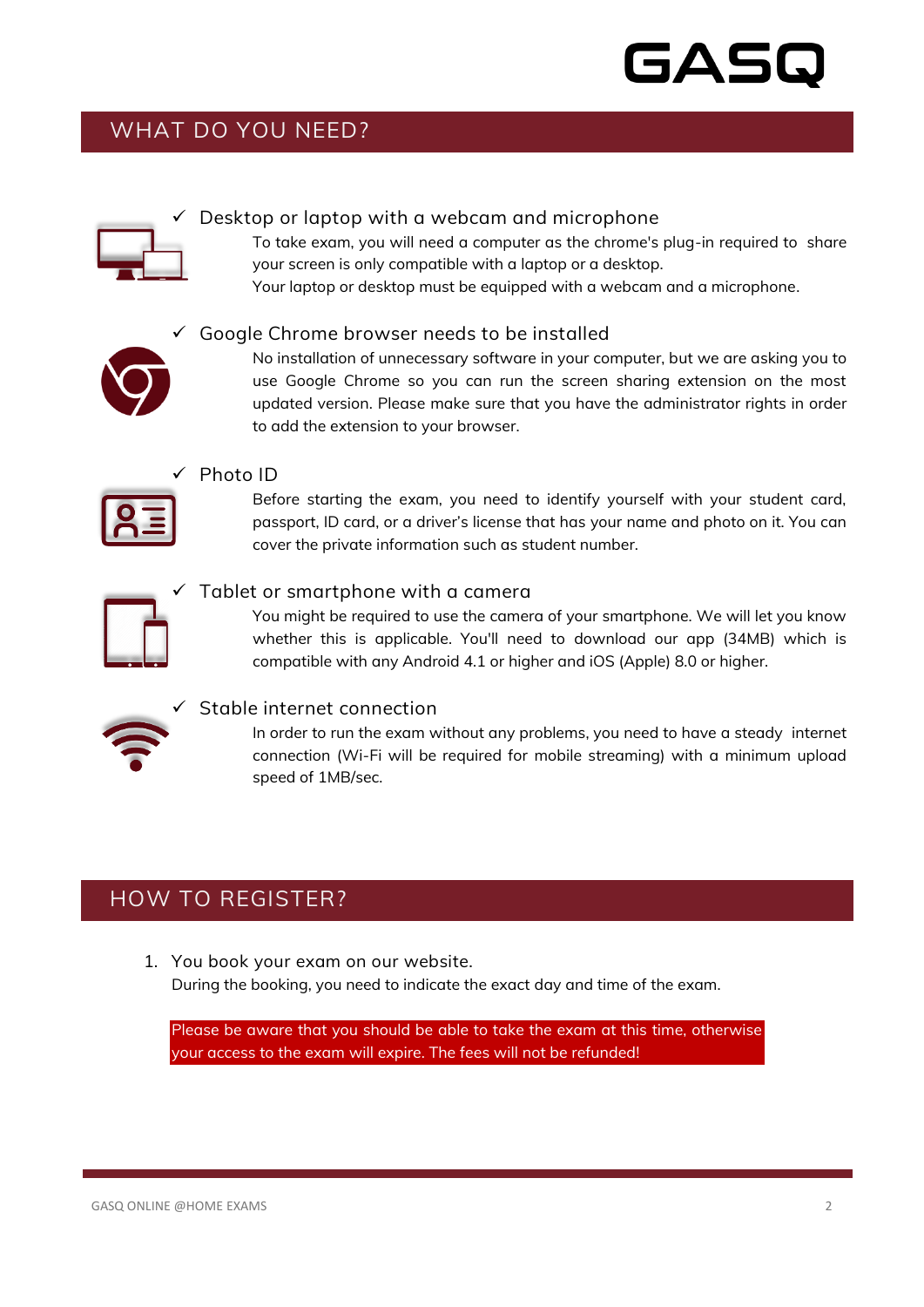

2. You receive the email to check your system and set it up for the exam. You will need to install a Google Chrome extension and (optionally) an app on your smartphone or tablet.

Please make sure to complete the system check at least 48 hours before the exam! If this is not done on time and your system is not functioning well, you will not be able to postpone the exam, your exam access will expire and the fees will not be refunded!

#### The e-mail that you will receive after the booking



#### System Check (Step 2)

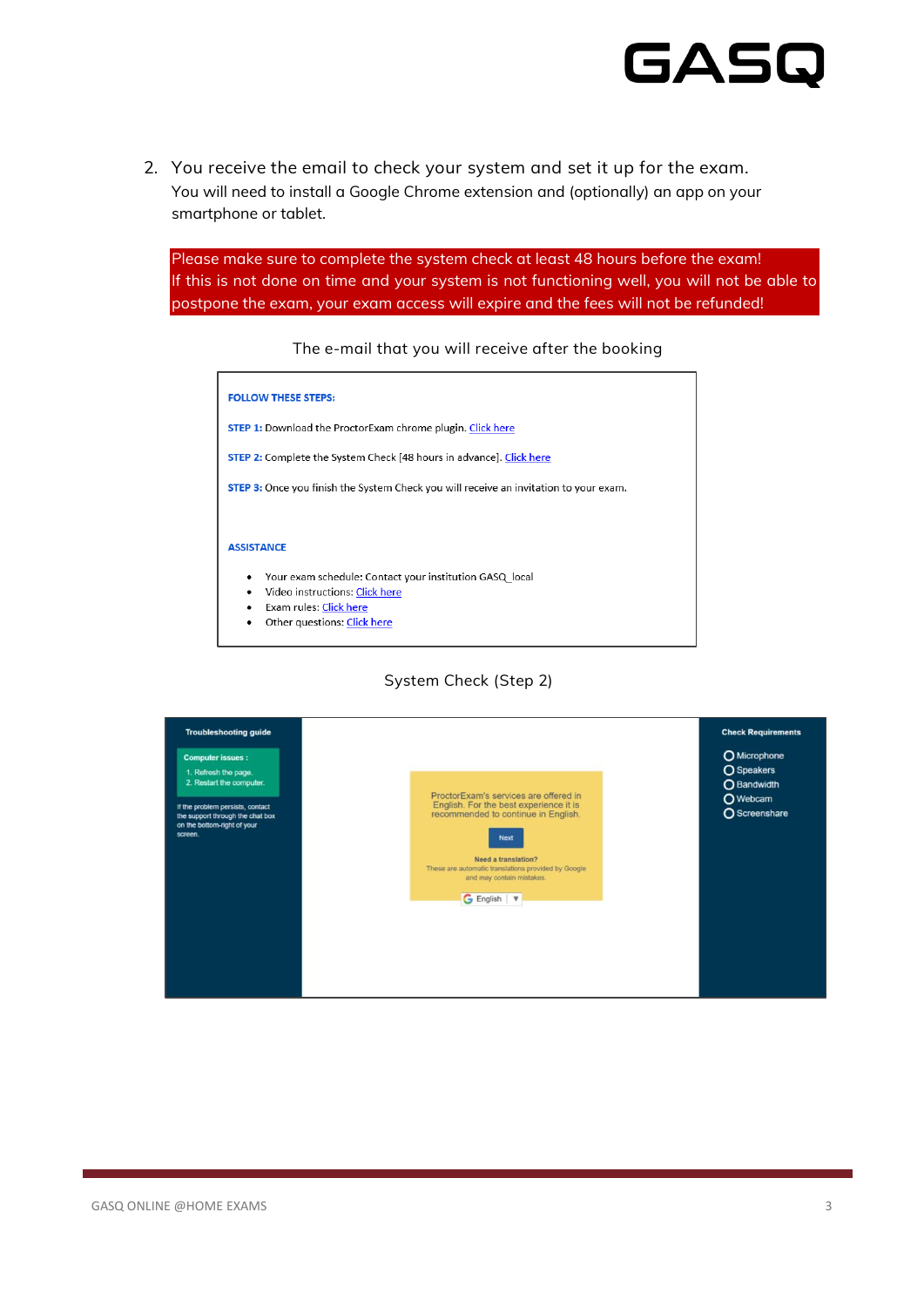# GASG

#### System check completed

| Microphone<br><b>Speakers</b><br>Bandwidth<br>Webcam<br>Great! You have successfully registered for your exam.<br>Screenshare<br>You will find your exam link in the email we have just<br>sent you (it might take a few minutes before you receive<br>it).<br>You can now close this page. | <b>Check Requirements</b> |
|---------------------------------------------------------------------------------------------------------------------------------------------------------------------------------------------------------------------------------------------------------------------------------------------|---------------------------|
|                                                                                                                                                                                                                                                                                             |                           |
|                                                                                                                                                                                                                                                                                             |                           |
|                                                                                                                                                                                                                                                                                             |                           |
|                                                                                                                                                                                                                                                                                             |                           |
|                                                                                                                                                                                                                                                                                             |                           |
|                                                                                                                                                                                                                                                                                             |                           |
|                                                                                                                                                                                                                                                                                             |                           |
|                                                                                                                                                                                                                                                                                             |                           |
|                                                                                                                                                                                                                                                                                             |                           |
|                                                                                                                                                                                                                                                                                             |                           |
|                                                                                                                                                                                                                                                                                             |                           |
|                                                                                                                                                                                                                                                                                             |                           |
|                                                                                                                                                                                                                                                                                             |                           |
|                                                                                                                                                                                                                                                                                             |                           |

3. After the system check is completed, you will receive the invitation to your exam.

Please be aware that you will only be able to start the exam during the time indicated in Step 2 of the e-mail. If you start your exam before this time, you will not be able to log into the system. If you miss this timeframe, your exam login will expire and you will not be able to start the exam anymore.

The fees will not be refunded. The invitation e-mail**FOLLOW THESE STEPS:** STEP 1: Keep your photo ID at hand. STEP 2: Check when your exam time slot opens. Click here STEP 3: Once your exam time slot opens please go back to the link on STEP 2. **ASSISTANCE** • Your exam schedule: Contact your institution GASQ\_local  $\bullet$ Video instructions: Click here • Exam rules: Click here

• Other questions: Click here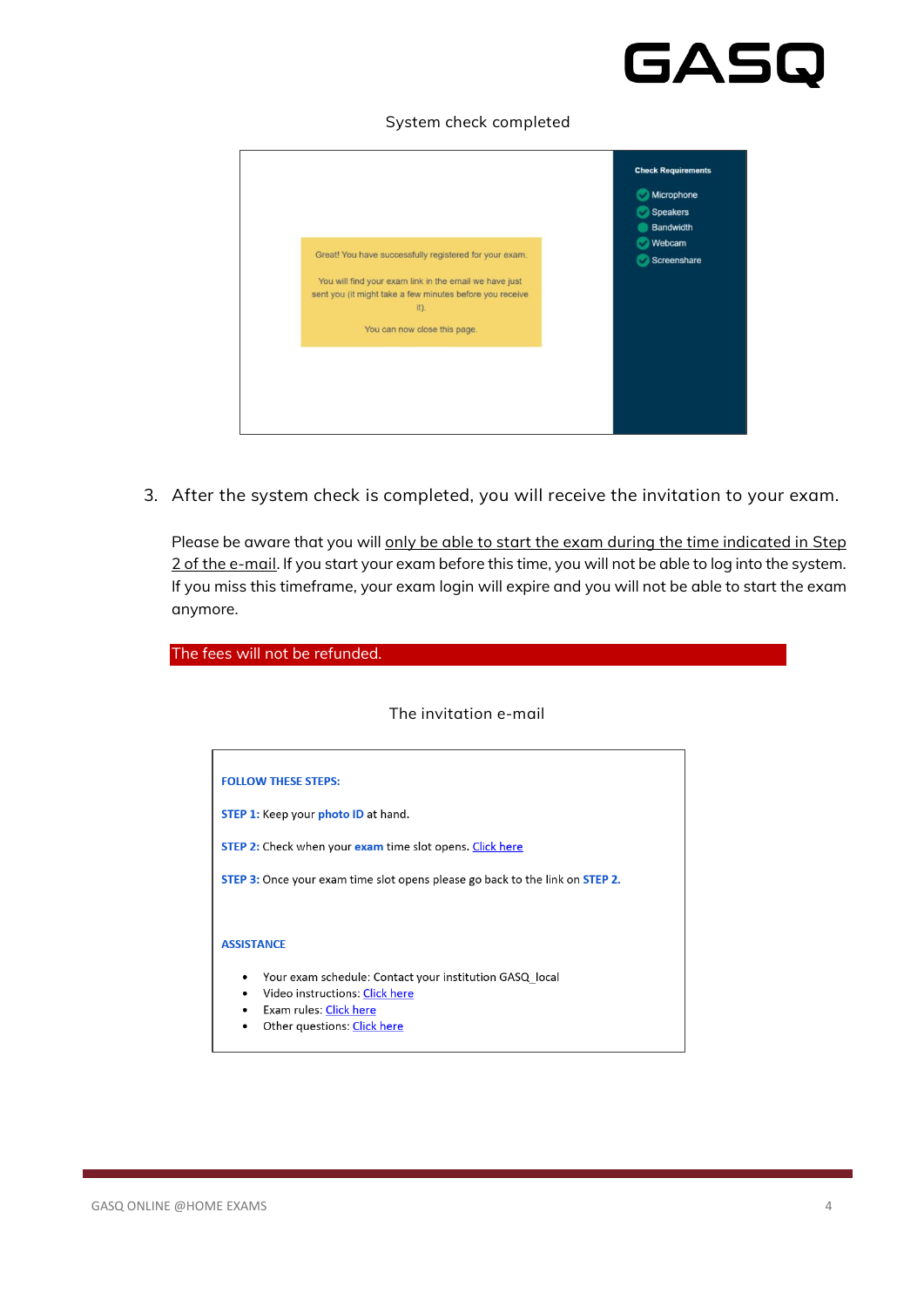

Please be aware that the time below indicates the timeframe during which you will be able to start the exam, not the duration of the exam!



### <span id="page-4-0"></span>ON THE EXAM DAY

 $\checkmark$  Prepare your environment

Before starting your exam, please make sure that:

- the room is well lit and quiet
- you are alone
- there are no additional devices, books or other forbidden materials

You will have to show your environment to the proctor and will not be able to start the exam if there are additional devices, books or other forbidden aids that can help you during the exam.

- $\checkmark$  Have your photo ID with you
- $\checkmark$  Log into the system on time

You can start the exam by following the link from Step 2 of your invitation e-mail. The exam access is only valid during the time indicated in the e-mail.

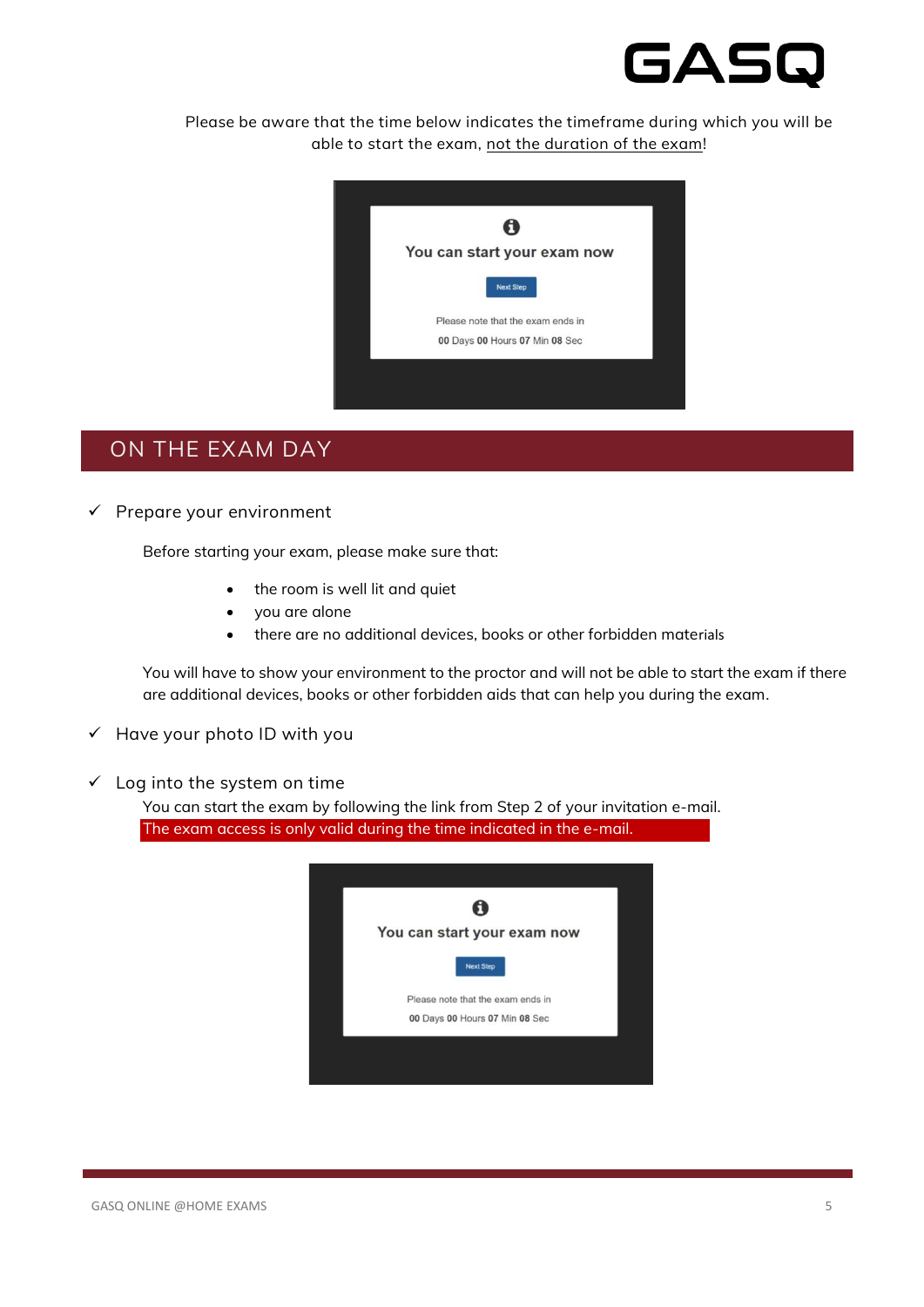

Please make a close-up picture of your

#### ✓ Identify yourself



#### **Id Card**







**Face Photo** 

#### $\checkmark$  Start the exam



### <span id="page-5-0"></span>HOW TO USE THE EXAM SYSTEM?

1. Read and accept the examination conditions

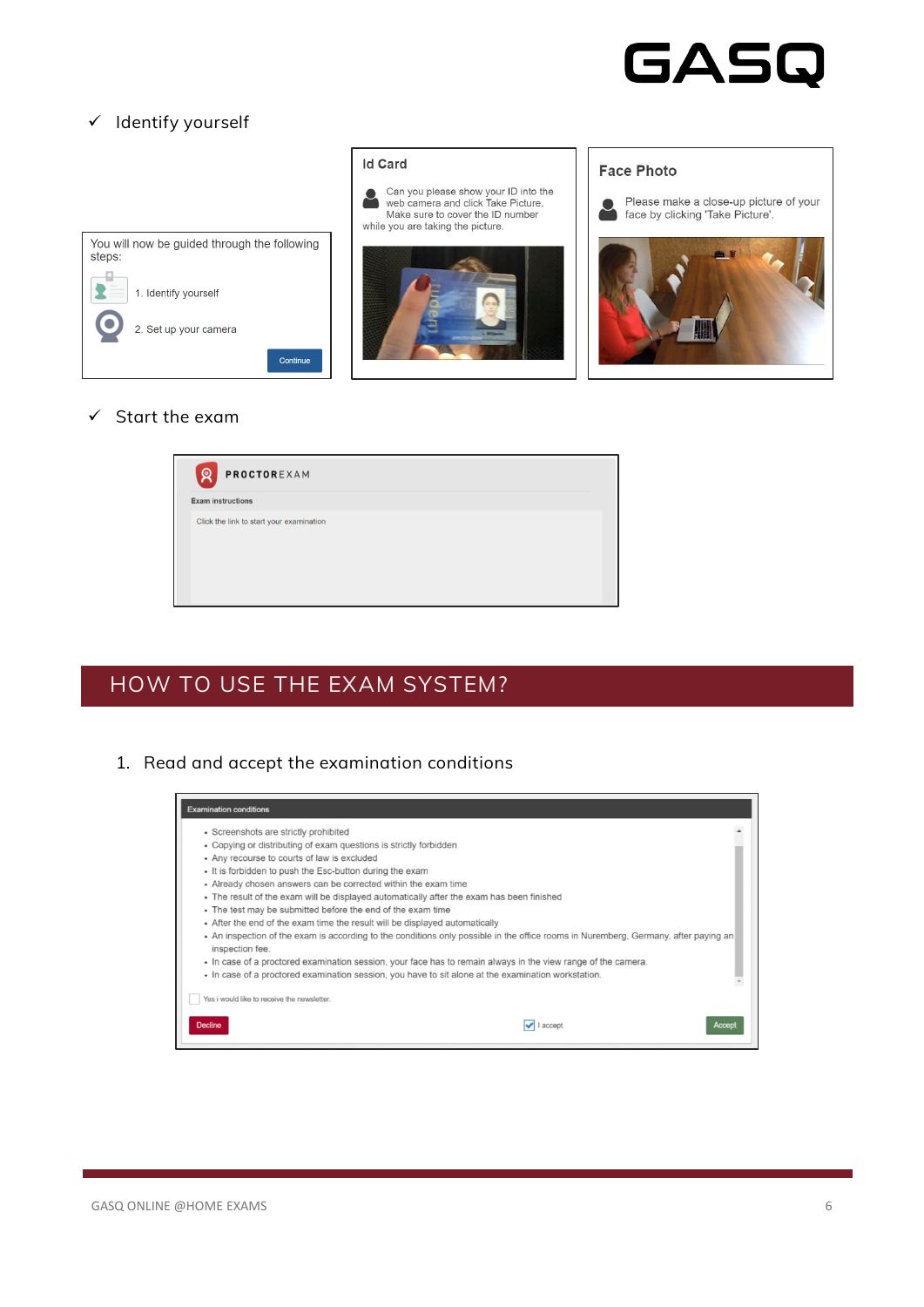

2. Fill in your personal data. Make sure that there are no typos or mistakes in your name or e-mail address

| First Name |  |  |
|------------|--|--|
|            |  |  |
|            |  |  |
| Last Name  |  |  |
|            |  |  |
|            |  |  |
| Email      |  |  |
|            |  |  |
|            |  |  |
| Street     |  |  |
|            |  |  |

3. Start the exam by clicking "Ready"

| GASQ |                                |        |                        | Logged in as<br>CRM-300067 | Sign Out |
|------|--------------------------------|--------|------------------------|----------------------------|----------|
|      | Name.                          |        |                        |                            |          |
|      | Licences                       |        |                        |                            |          |
|      | LTS3-EN-ISTQB CTFL 2018 SAMPLE | l ci   |                        |                            |          |
|      |                                |        |                        |                            |          |
|      | <b>ED</b> Examinations         |        |                        |                            |          |
|      | Examination                    | Result | <b>Status</b>          |                            |          |
|      | EN-ISTOB CTFL 2018 SAMPLE      |        | $\triangleright$ Ready |                            |          |
|      |                                |        |                        |                            |          |

4. Read the exam-specific conditions and accept them

| • I his examination consists of a multiple choice test                                                                      |                          |
|-----------------------------------------------------------------------------------------------------------------------------|--------------------------|
| • Only one of the given answers is correct                                                                                  |                          |
| · Each correct question is 1 point, 40 points can be achieved at maximum                                                    |                          |
| . A cross in the wrong place results in 0 points being awarded                                                              |                          |
| · To pass 65% must be achieved                                                                                              |                          |
| . The duration of the examination is 60 minutes                                                                             |                          |
| . Questions during the examination are not permitted and may not be answered                                                |                          |
| . It is not allowed to take notes                                                                                           |                          |
| · Screenshots are strictly forbidden                                                                                        |                          |
| • Copying or spreading of questions is strictly forbidden                                                                   |                          |
| . It is strictly forbidden to give any information about the exam questions to any third party                              |                          |
| . After finishing the exam the result will be displayed automatically                                                       |                          |
| . Results will be communicated by Email within one week of the examination                                                  |                          |
| • Participants are not permitted to use the toilet during the examination                                                   |                          |
| . The exam maybe submitted before the end of the test                                                                       |                          |
| • Participants must leave the test area after submission of the examination                                                 |                          |
| . Photo identification (identity card, passport, driving licence) must be presented                                         |                          |
| . By starting the exam the participant agrees with the ISTQB Code of Ethics                                                 |                          |
| . By starting the exam the participant agrees not to spread any questions of this exam                                      |                          |
| . By starting the exam the participant agrees that he/she has read the conditions, understands them and<br>agrees with them |                          |
|                                                                                                                             |                          |
|                                                                                                                             |                          |
|                                                                                                                             | <b>Start Examination</b> |
| <b>Back</b>                                                                                                                 |                          |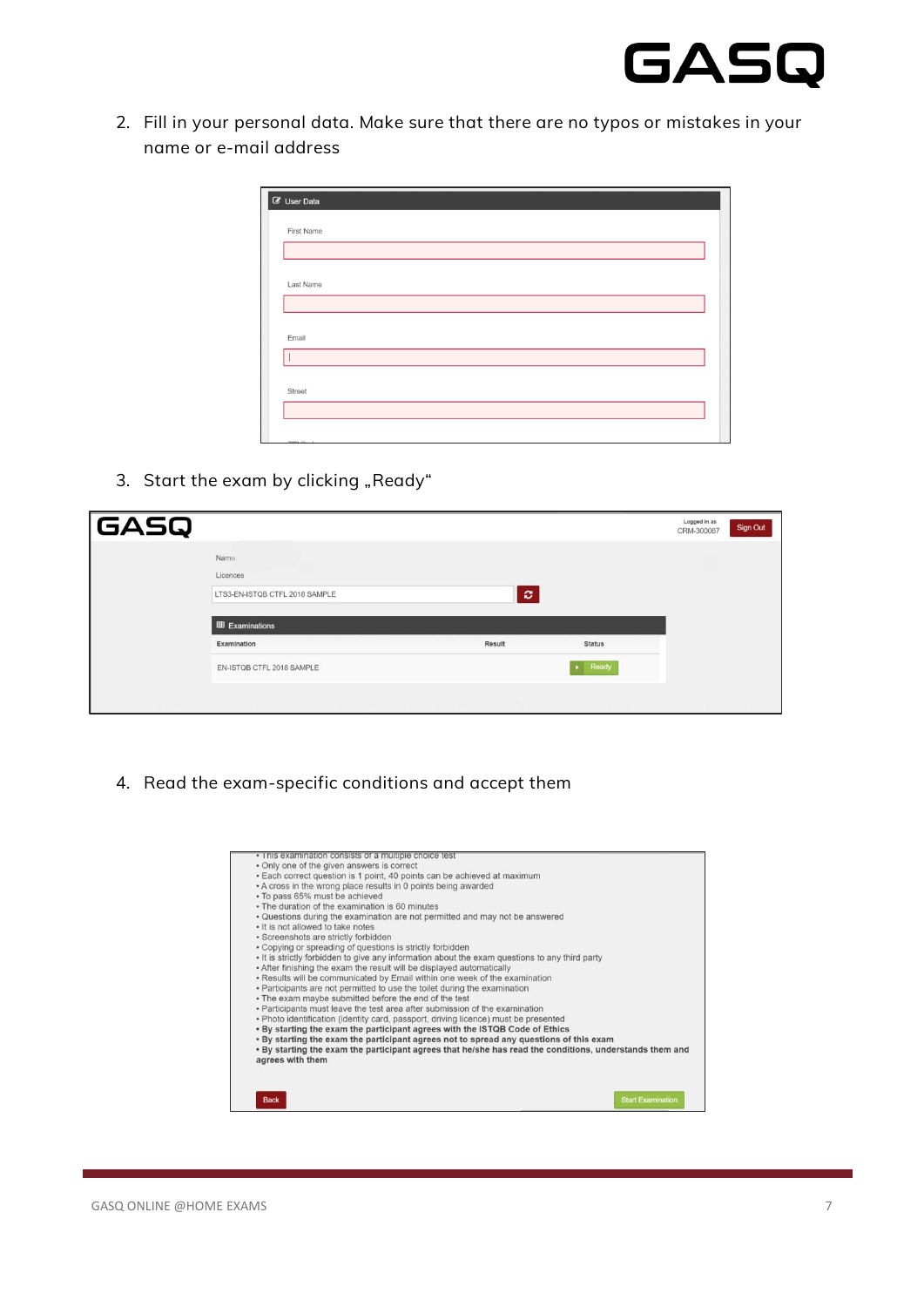# GASQ

#### 5. Your exam starts now

By using the toolbar on top of the window, you can

| ▶                       |                                                               |
|-------------------------|---------------------------------------------------------------|
| Previous<br><b>Next</b> | go to next or previous question                               |
| Mark                    | mark the question                                             |
| $x^2$<br>Calculator     | open calculator                                               |
| <b>Notes</b>            | make notes                                                    |
| ☞<br>Finish             | finish the exam if you are done before the exam time runs out |

You can see the remaining exam time in the top right corner.

You can see which questions you have already answered by the checks on the left side of the screen.

It is always possible to contact your proctor by using the chat window at the bottom of the screen.

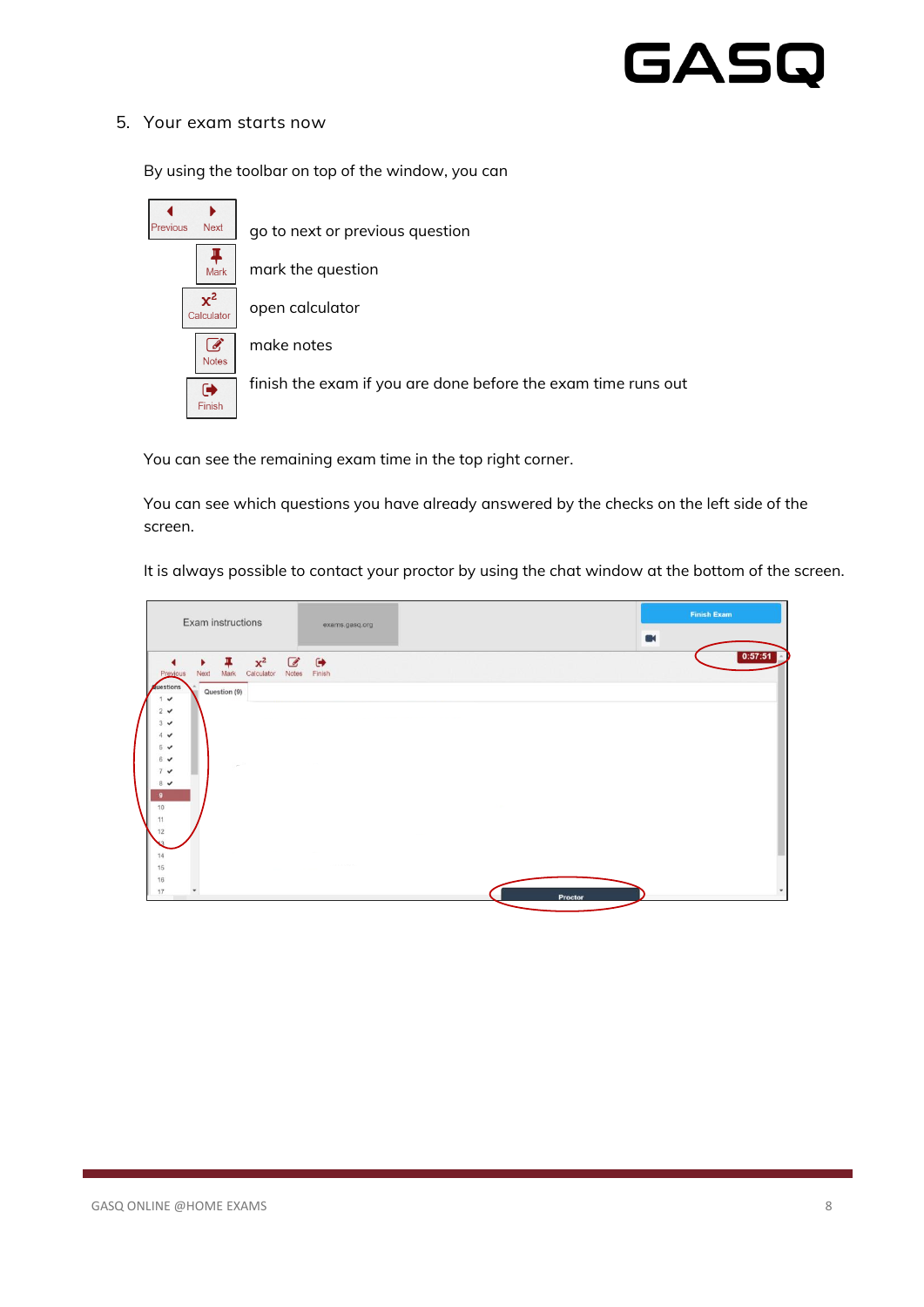

6. After you have answered all the questions and would like to finish the exam, please use this button:

| Exam instructions                                                                   |                          | <b>Finish Exam</b> |
|-------------------------------------------------------------------------------------|--------------------------|--------------------|
|                                                                                     | exams.gasq.org           |                    |
| $\mathbf{x}^{\mathsf{c}}$<br>Next<br>Mark<br>Calculator<br><b>Notes</b><br>Previous | $\blacksquare$<br>Finish | 0:57:51            |
| <b>Questions</b><br>Question (9)                                                    |                          |                    |

After finishing the exam it is NOT POSSIBLE to continue the exam again!

| <b>Finish examination</b>                                                                                                                                                                |  |  |
|------------------------------------------------------------------------------------------------------------------------------------------------------------------------------------------|--|--|
| Do you really want to submit the examination?<br>There is/are still 22 not answered Question(s) remaining.<br>interface (e.g. subscribers login via<br>Remaining time is about : 0:56:36 |  |  |
| ent reviewers were requested to review the system's login flow from the perspective of the<br><b>SULCADO CONGET</b>                                                                      |  |  |

7. Your result will be displayed on the screen

| Exam instructions |                                     | exams.gasq.org                                          |                            |    |     |     |    |    |                 |        | <b>Finish Exam</b> |
|-------------------|-------------------------------------|---------------------------------------------------------|----------------------------|----|-----|-----|----|----|-----------------|--------|--------------------|
|                   |                                     |                                                         |                            |    |     |     |    |    |                 | $\Box$ |                    |
|                   | Examination Result (Pass Mark: 65%) |                                                         |                            |    |     |     |    |    |                 |        |                    |
|                   | 12.5%                               |                                                         |                            |    |     |     |    |    |                 |        |                    |
|                   | $10^{-1}$<br>n                      | 20 <sup>°</sup>                                         | 30.                        | 40 | 50  | 60  | 70 | 80 | 90 <sub>1</sub> | 100    |                    |
|                   |                                     |                                                         |                            |    |     |     |    |    |                 |        |                    |
|                   | Analysis by Topic Level             |                                                         |                            |    |     |     |    |    |                 |        |                    |
|                   |                                     |                                                         |                            |    |     |     |    |    | Topic Level 1   | ÷      |                    |
|                   |                                     |                                                         | 1 Fundamentals of Testing  |    | 25% |     |    |    |                 |        |                    |
|                   |                                     | 2 Testing Throughout the Software Development Lifecycle |                            |    |     | 60% |    |    |                 |        |                    |
|                   |                                     |                                                         | 3 Static Testing           |    |     |     |    |    |                 |        |                    |
|                   |                                     |                                                         | 4 Test Techniques          |    |     |     |    |    |                 |        |                    |
|                   |                                     |                                                         | 5 Test Management          |    |     |     |    |    |                 |        |                    |
|                   |                                     |                                                         | 6 Tool Support for Testing |    |     |     |    |    |                 |        |                    |

8. You can now exit the exam system

| Examination Result (Pass Mark: 65%) |                |                                                           |
|-------------------------------------|----------------|-----------------------------------------------------------|
|                                     |                |                                                           |
|                                     |                |                                                           |
|                                     |                |                                                           |
|                                     | Exam Completed |                                                           |
|                                     | your results!  |                                                           |
|                                     |                |                                                           |
|                                     |                | You have successfully completed your exam. Good luck with |

Your exam results as well as the certificate will be sent to you via e-mail!